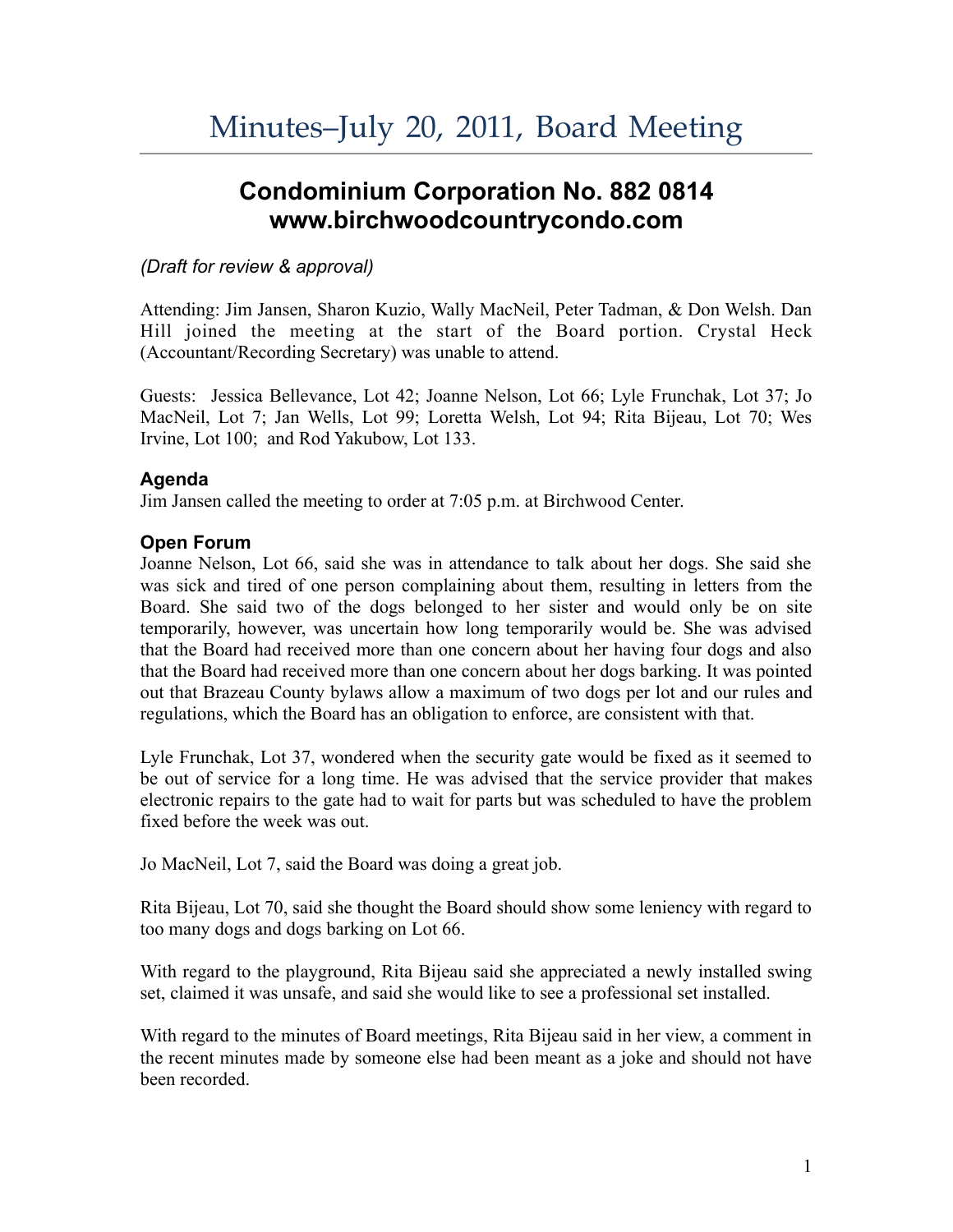With regard to the bylaws, Rita Bijeau, said there were a lot of RV references in the new proposed bylaws when we are not an RV park.

Peter Tadman advised her that in one area with 28 lots about 60% of the lots fall in the category of RV/Park Models and there was a similar if not greater RV/Park Model ratio in a second area that had been looked at.

In terms of the status of the bylaws, Jim Jansen advised that the special resolution is still underway but stated that the Board encourages anyone who has problems with the present proposed bylaws to make known their views in writing to the Board.

Rita Bijeau said she would like to see a contact list for Board Members posted on the bulletin boards. Presently there is a list available on our web site.

Wes Irvine, Lot 100, wondered if our present bylaws and rules and regulations remain in effect awaiting the outcome of the special resolution. He was told that that is accurate.

Wes Irvine also brought information to the meeting, letting everyone know that the highway to Drayton Valley has been posted with a sign that road construction will be starting July 25. He said the construction will continue for a long time, meaning traffic being cut down to one lane in each direction and thus being delayed.

The open forum was completed at 7:30 p.m.

## **Board Portion of Meeting**

Jim Jansen called the Board portion of the meeting to order at 7:35 p.m. Peter Tadman moved that the June 20, 2011, meeting minutes be accepted as amended, seconded by Don Welsh, carried unanimously. The amendment to the minutes was a change to show that anyone with concerns about shooting wildlife in the area should contact Alberta Sustainable Resources and/or the RCMP directly.

## **Social Committee**

Jan Wells and Loretta Welsh asked for clarification from the Board on the use of Birchwood Center and the surrounding common property; asked for approval to store outdoor game equipment indoors; and sought assurances that the building clean-up following social events was being handled fairly. They said that the committee is tentatively planning a potluck/silent auction in the fall.

## **Water Report**

Rod Yakubow handed in his water report for filing. He noted that water usage is down significantly, due primarily to rainfall levels.

## **Site services**

Larry Kuzio submitted his written report which detailed duties provided for the month of June 21 to July 17, 2011.

Wally MacNeil reported that he had handled four development applications, including one received from the county which did not contain condominium corporation approval.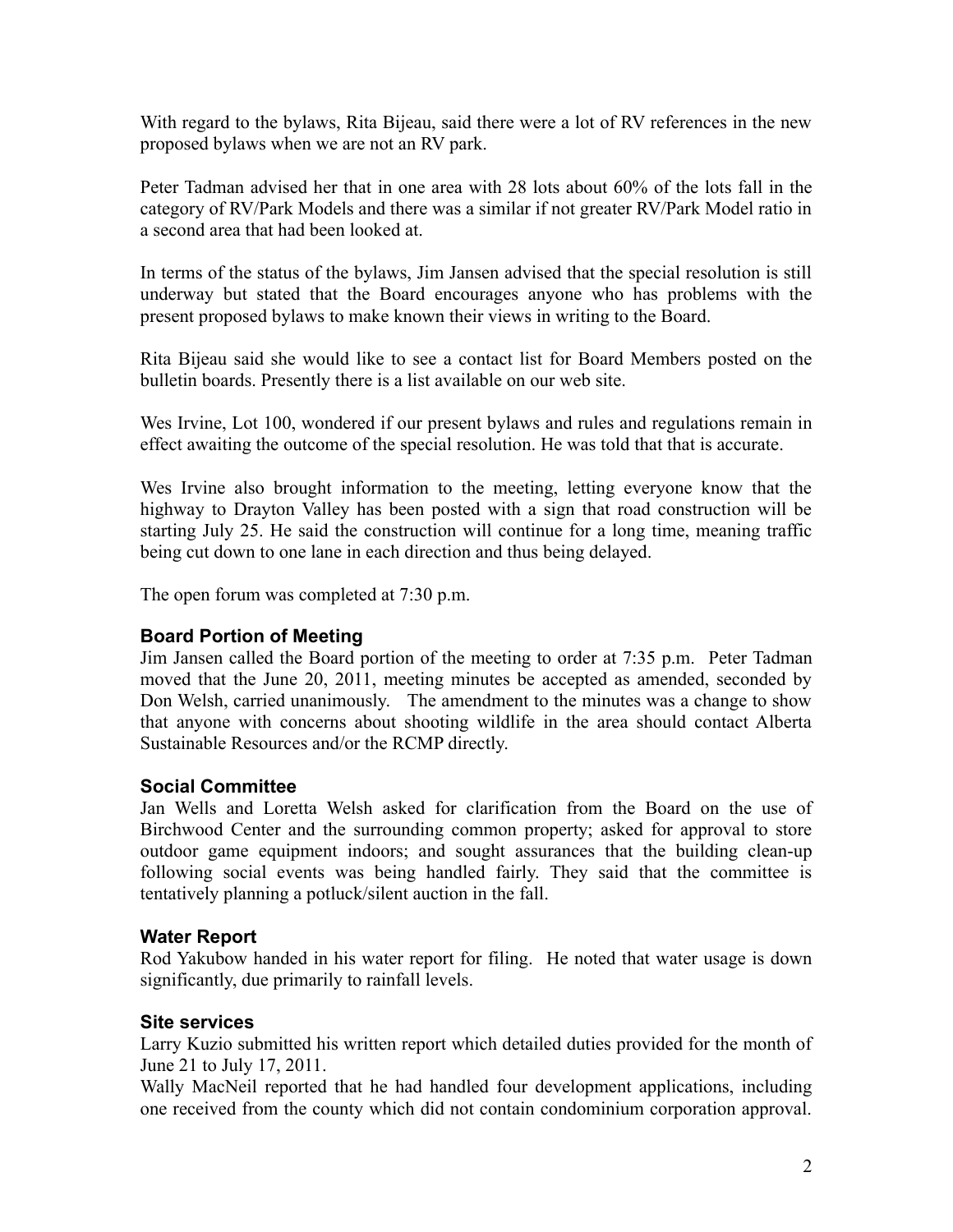Jim Jansen & Wally MacNeil will meet with the county to discuss the protocol surrounding the development application process.

Wally MacNeil reported that he had contacted seven lot owners regarding unsightly properties, asked them to correct their deficiencies, which related primarily to grass cutting, and all complied, although it was pointed out that one lot still leaves a lot to be desired.

Wally MacNeil also reported: (1) the county will provide 24 hours notice prior to any dust control on the roads, a process that is overdue because of the wet weather we have experienced this spring/summer (2) road gravelling has been completed at a cost of approximately \$16,700 (3) Alberta Environment has toured the golf course property and will take action that will include Brazeau County.

The Board decided that it has an obligation to follow through on complaints about too many dogs on Lot 66 and will take another step in the process by forwarding the matter onto Brazeau County.

The Board decided that due to unwarranted, unacceptable verbal abuse being directed toward Board members (and on occasion members of their family) who sign letters of deficiency to owners, that future letters will come from the full Board, include the Board phone & fax numbers, and include an invitation, should the recipient of the correspondence wish to discuss the matter, that they can do so at the next Board meeting.

With regard to concerns about tall grass on the golf course being a fire hazard, Wally MacNeil has brought this to the attention of the county. In addition, the matter may soon resolve itself as the Board has been advised that the golf course is now officially up for sale.

With regard to grass clippings and leaves, Wally MacNeil has obtained the go-ahead from the county that these are now allowed at the Lindale Transfer Station.

With regard to the misuse of golf carts on common property, Wally MacNeil reported that the problem, at least for the time being, seems to have gone away.

## **Financial Report**

No report.

#### **New Business**

Jim Jansen presented the new *Capital Replacement Reserve Fund Study* which was received as information. It recommends a reserve fund of \$286,100 and the funding for that will be put in place by the Board. Jim Jansen will also discuss the invoice with the engineering company that completed the study, as it exceeds the original quote.